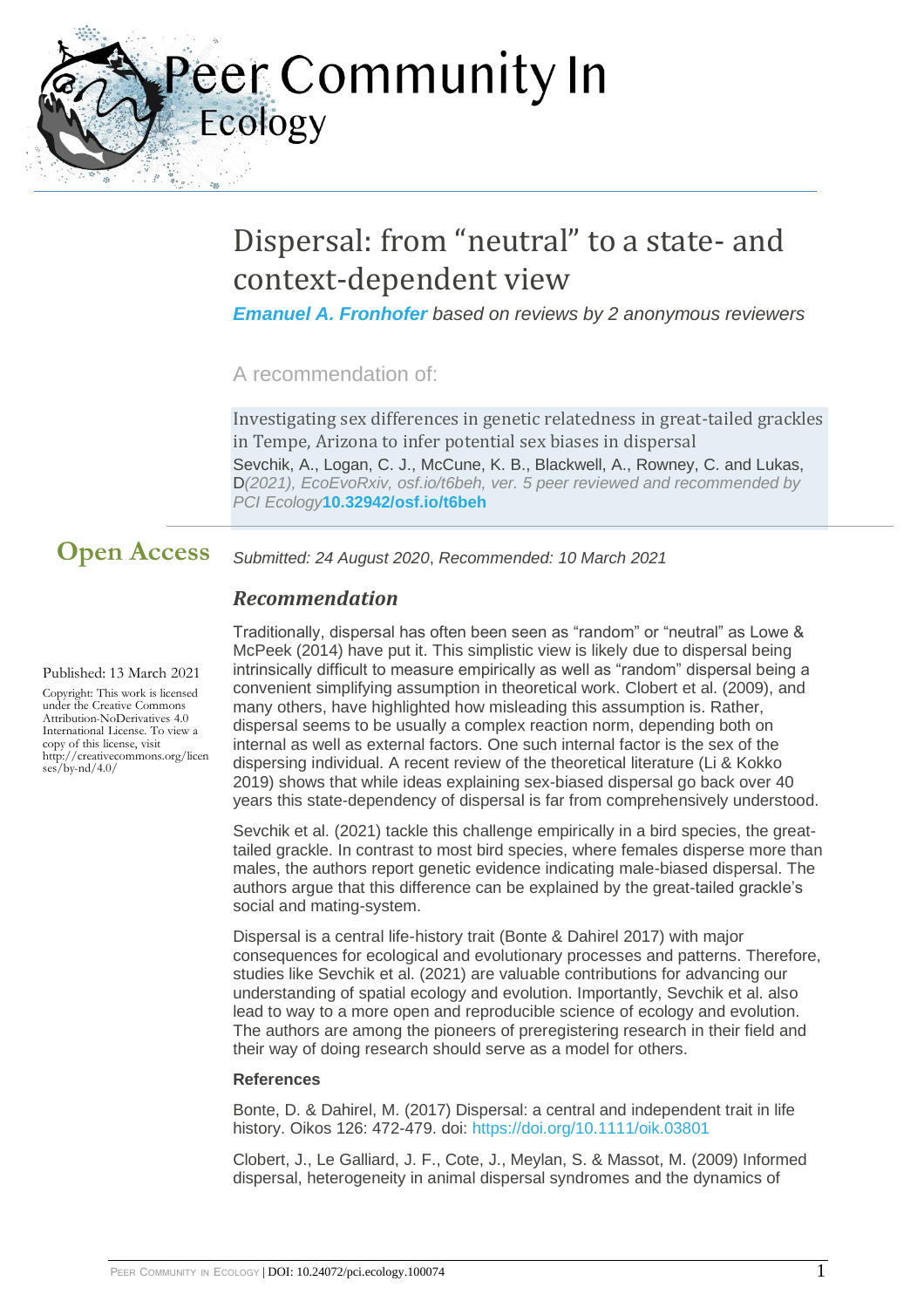

spatially structured populations. Ecol. Lett.: 12, 197-209. doi: [https://doi.org/10.1111/j.1461-](https://doi.org/10.1111/j.1461-0248.2008.01267.x) [0248.2008.01267.x](https://doi.org/10.1111/j.1461-0248.2008.01267.x)

Li, X.-Y. & Kokko, H. (2019) Sex-biased dispersal: a review of the theory. Biol. Rev. 94: 721-736. doi: <https://doi.org/10.1111/brv.12475>

Lowe, W. H. & McPeek, M. A. (2014) Is dispersal neutral? Trends Ecol. Evol. 29: 444-450. doi: <https://doi.org/10.1016/j.tree.2014.05.009>

Sevchik, A., Logan, C. J., McCune, K. B., Blackwell, A., Rowney, C. & Lukas, D. (2021) Investigating sex differences in genetic relatedness in great-tailed grackles in Tempe, Arizona to infer potential sex biases in dispersal. EcoEvoRxiv, osf.io/t6beh, ver. 5 peer-reviewed and recommended by Peer community in Ecology. doi: <https://doi.org/10.32942/osf.io/t6beh>

#### **Cite this recommendation as:**

Emanuel A. Fronhofer (2021) Dispersal: from "neutral" to a state- and context-dependent view. *Peer Community in Ecology, 100074.* **[10.24072/pci.ecology.100074](https://doi.org/10.24072/pci.ecology.100074)**

**Reviews**

Toggle reviews

# *Revision round #3*

*2021-03-02*

### *Author's Reply*

#### **[Download author's reply \(PDF file\)](https://ecology.peercommunityin.org/download/t_recommendations.reply_pdf.9ef07a6242c2a174.526562757474616c335f5365766368696b5f477261636b6c6544697370657273616c2e706466.pdf)**

Dear Dr. Fronhofer, reviewers, and the PCI Ecology Managing Board,

Thank you for providing this helpful feedback!

We made the changes listed below in the attached pdf to your and the reviewers' comments. The revised manuscript and associated files can be found at: https://ecoevorxiv.org/t6beh/

For an easier to read version of the final manuscript (including interactive code), please see: http://corinalogan.com/Preregistrations/gdispersal\_manuscript.html.

As before, the version-tracked versions are in rmarkdown at GitHub: the preregistration (https://github.com/corinalogan/grackles/blob/master/Files/Preregistrations/gdispersal.Rmd) and the final manuscript

(https://github.com/corinalogan/grackles/blob/master/Files/Preregistrations/gdispersal\_manuscript.R md). In case you want to see the history of track changes for these documents at GitHub, click the links and then click the "History" button on the right near the top. From there, you can scroll through our comments on what was changed for each save event and, if you want to see exactly what was changed, click on the text that describes the change and it will show you the text that was replaced (in red) next to the new text (in green).

Photo credit goes to Corina Logan (CC-BY 4.0).

Please let us know if you have any questions or need further information. Many thanks for your attention!

All our best,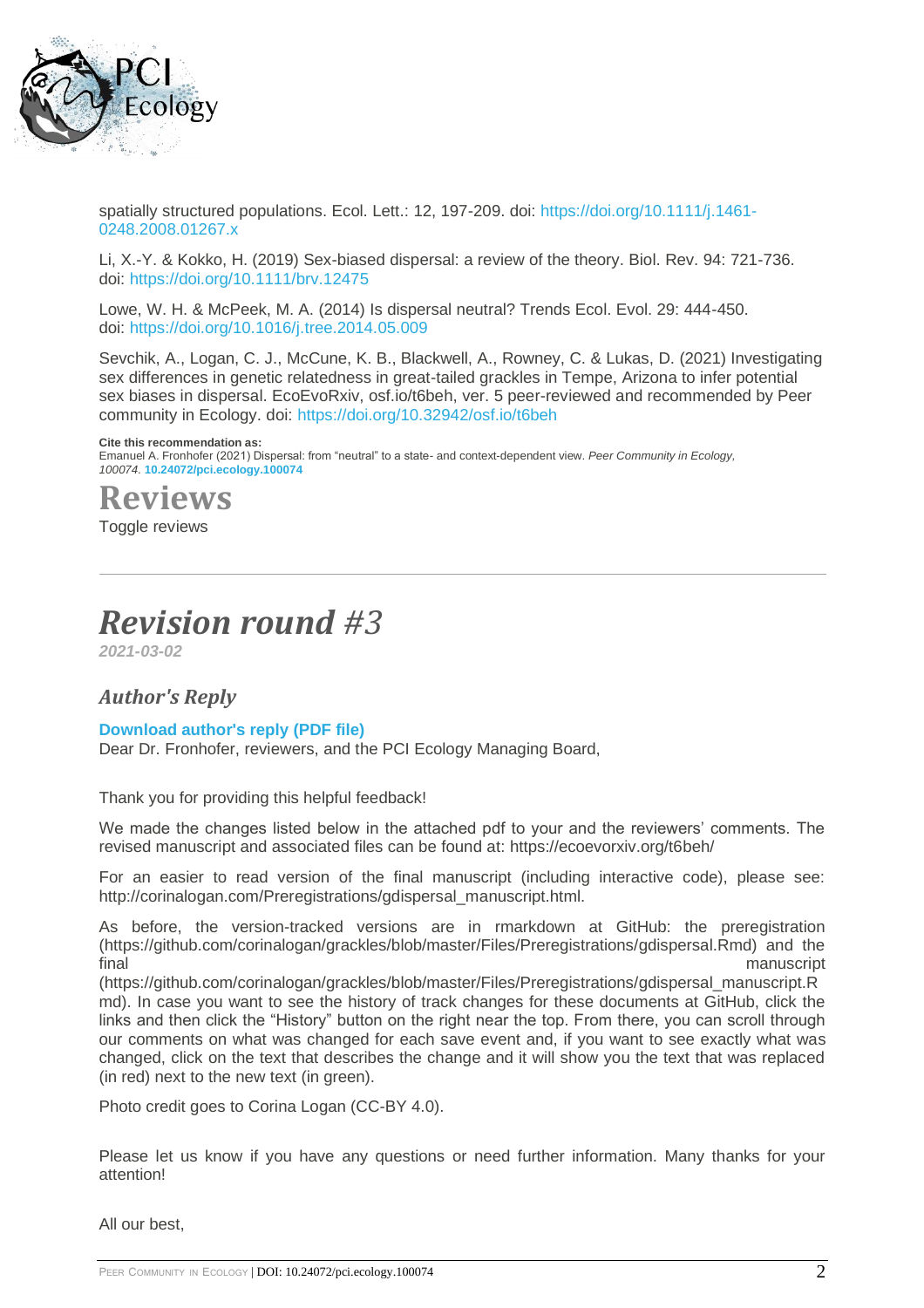

Gus, Corina, Kelsey, Aaron, Carol & Dieter

## *Decision round #3*

Dear Mr. Sevchik, Dear Dr. Lukas,

thank you for your revisions. As you will see the referee is globally satisfied with the changes. Before I proceed to the recommendation of your manuscript, I would like you to go through one last round of revisions to address the referee's remaining concerns as well as some minor points listed below. I am looking forward to receiving a revised version of your preprint.

Sincerely yours,

Emanuel A. Fronhofer

Minor comments:

Line 161: "GiHhub" should be "GitHub"

Page 6: "Figure 1: Figure 1." should be "Figure 1:"

line 217: "loci" should be singular

line 240: "(Wang 2002)" should be "Wang (2002)". Same comment holds for the two reference in lines 241-242.

line 244-245: Year missing after "Queller & Goodnight" and "Wang".

line 271: delete second bracket after "(Sutherland et al. (2000))". Same comment holds for a majority of reference in the paragraph lines 281-295.

*Preprint DOI:* **<https://doi.org/10.32942/osf.io/t6beh>**

### *Reviewed by anonymous reviewer, 2021-02-18 09:44*

I have now read the third version of this manuscript which I reviewed twice in the past. The authors have taken in consideration all of our comments, and I find it particularly useful to have more natural history insight on the focal species. I am now happy to recommend this study.

I do have two remaining regrets, that are however not major and should not interfere with a recommendation of this manuscript. First, I still think that there can be some confusion about what is 'expected at random' (line 23) when evaluating whether average relatedness among individuals from a given site is high or not. Second, if the theoretical context outlined in the abstract is the resourcedefence based monogamous mating system it could be clearer how this context is linked to the prediction on sex-biased dispersal. In the introduction, it is explained that based on this hypothesis, the focal species might not display the usual female-biased dispersal found in birds (L64-65, L77-78) and yet 1. The main hypothesis is that the focal species will display female-bias dispersal (one could expect the reverse based on the Introduction), and 2. The main result that males disperse further than females could be looped back more explicitly to the species mating system in the abstract (e.g. L31 replacing 'together with' by 'in line with').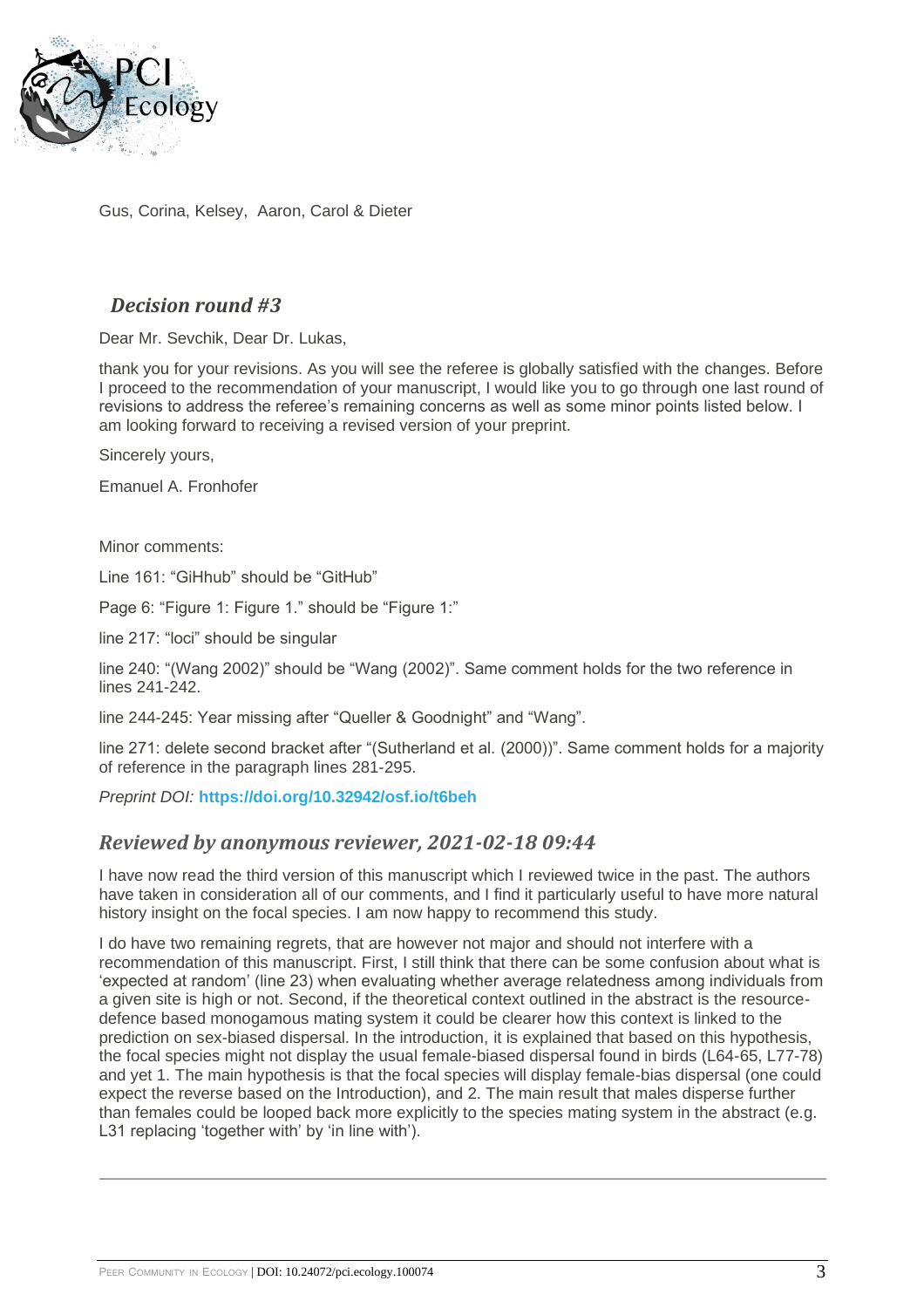

## *Revision round #2*

*2021-01-12*

## *Author's Reply*

#### **[Download author's reply \(PDF file\)](https://ecology.peercommunityin.org/download/t_recommendations.reply_pdf.afbb27973566f1c1.526562757474616c325f5365766368696b5f477261636b6c6544697370657273616c2e706466.pdf)**

Dear Dr. Fronhofer, reviewers, and the PCI Ecology Managing Board,

Thank you for providing this helpful feedback! We made the changes listed in the attached pdf in response to your and the reviewers' comments. The revised manuscript and associated files can be found at: https://ecoevorxiv.org/t6beh/

We changed the structure according to your suggestion, and now provide a list with all changes from the preregistered protocol in the section "Deviations from the preregistration", and we include a description of all final analyses, explaining any changes, in the Methods section.

For an easier to read version of the final manuscript (including interactive code), please see: http://corinalogan.com/Preregistrations/gdispersal*manuscript.html. As before, the version-tracked versions are in rmarkdown at GitHub: the preregistration (https://github.com/corinalogan/grackles/blob/master/Files/Preregistrations/gdispersal.Rmd) and the final manuscript* 

*(https://github.com/corinalogan/grackles/blob/master/Files/Preregistrations/gdispersal*manuscript.Rm d). In case you want to see the history of track changes for these documents at GitHub, click the links and then click the "History" button on the right near the top. From there, you can scroll through our comments on what was changed for each save event and, if you want to see exactly what was changed, click on the text that describes the change and it will show you the text that was replaced (in red) next to the new text (in green). Photo credit goes to Corina Logan (CC-BY 4.0).

Please let us know if you have any questions or need further information. Many thanks for your attention!

All our best, Gus, Corina, Kelsey, Aaron, Carol & Dieter

### *Decision round #2*

Dear Mr. Sevchik, Dear Dr. Lukas,

thank you for your revisions. As you will see both referees and I appreciate your efforts very much. Nevertheless, both referees have some major and some minor points that you should take into account when revising your manuscript.

Besides these points, I would like to draw you attention especially to one minor comment that may represent some additional work. One referee notes: "Will this preregistration mention appear in the final ms? Are details in this preregistration essential for the good understanding of this ms? If so I feel that it would be better to have them included in the present ms rather than for the reader to have to download also the preregistration document. Reading the methods section, it feels like in fact it has been updated, hence I think it would be clearer to simply remove the preregistration mention, but I will let the Editor decide on this."

PCI does not (yet) have guidelines regrading how preprints that have preregistrations should be formatted. Nevertheless, one important aim, regardless of any guidelines, should be clarity and it seems that in its current format the manuscript could gain clarity by some restructuring. I would like to encourage you to make the manuscript read more like a self-sufficient entity and avoid the impression that the reader should check the preregistration. This being said, you should definitely refer to the preregistration and include the section on deviations as you are currently doing.

Minor points: The links included in the manuscript should all be DOIs, otherwise they might not be stable and the manuscript may not be reproducible in some years time (e.g., line 102-103, code after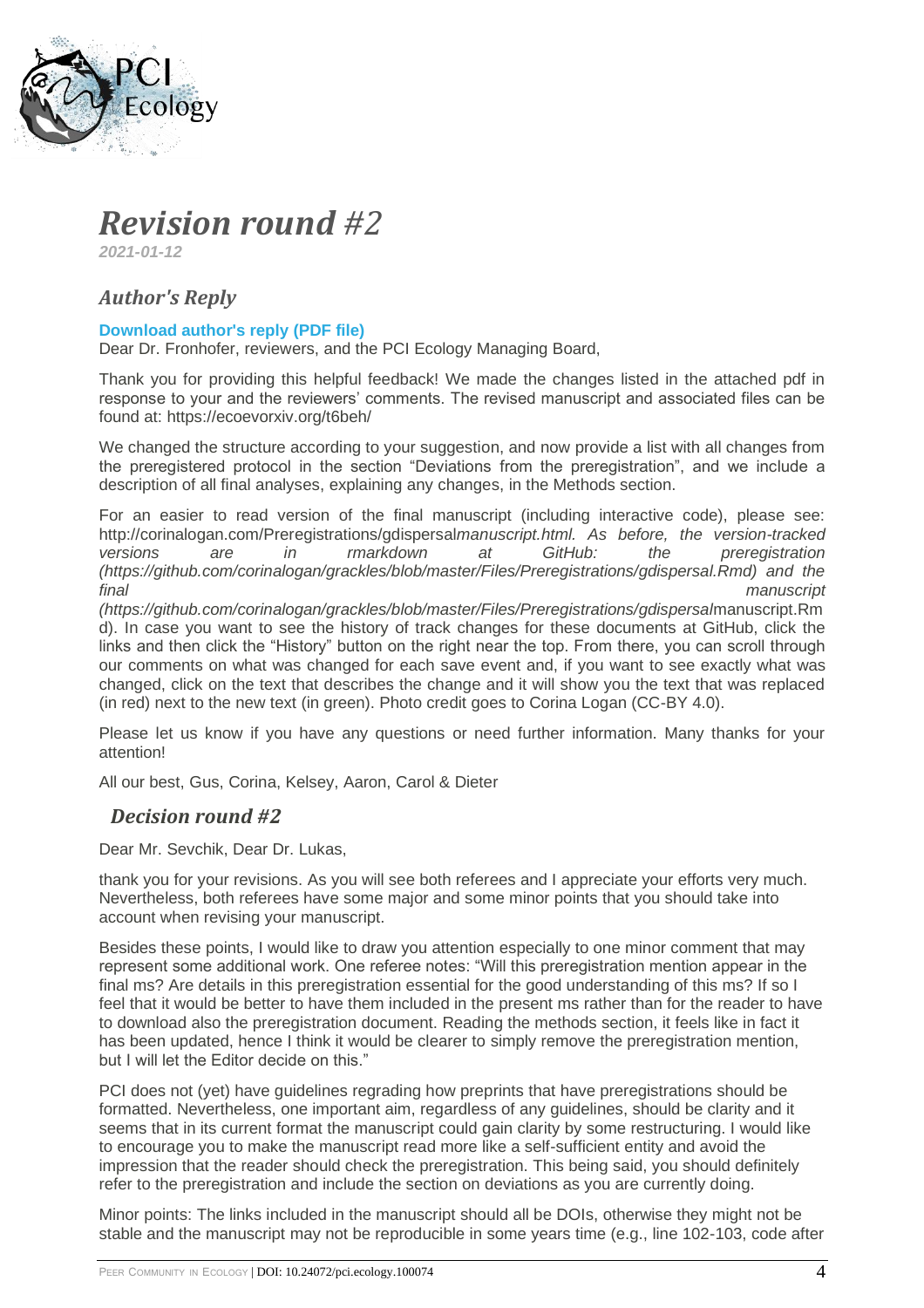

lines 277). You could use Zenodo, for instance, to generate DOIs. Zenodo also allows for a nice integration with GitHub. Please check all of your links throughout the manuscript.

Line 168: symbol seems to be missing after "...many (R"

I suggest revising your preprint in light of the referees' comments, accompanied by a detailed response to their criticism. I am looking forward to receiving a revised version of your preprint.

Sincerely yours, Emanuel A. Fronhofer

*Preprint DOI:* **<https://doi.org/10.32942/osf.io/t6beh>**

#### *Reviewed by anonymous reviewer, 2021-01-06 15:00*

**[Download the review \(PDF file\)](https://ecology.peercommunityin.org/download/t_reviews.review_pdf.aa74e54ab5d03fa9.5265766965775f5365766368696b5f6574616c5f76322e706466.pdf)**

#### *Reviewed by anonymous reviewer, 2020-12-14 20:31*

In this revised version of "Investigating sex differences in genetic relatedness in great-tailed grackles in Tempe, Arizona to infer potential sex biases in dispersal", the authors have addressed most of the comments made on a previous version of the ms; or adequately explained why they have not followed the reviewer or editor's suggestions (except for one very minor one, see below). The different text or figure editions and additions have helped clarifying some points. Only the part about relatedness comparison in different subsamples still needs some work, as I suggest below. Besides this point, I only have a few minor comments.

Abstract, l.29-30: « These relatedness results suggest that, unlike most other bird species, female great-tailed grackles appear to have hatched and remained at this site, while males disperse to new areas. » This sentence should be moderated a little, as the results do not show that all females stay and on-site, and all males disperse.

l.96: indivIduals

l.158: an extra "the" before "5 individuals"

l.162: the estimated value of expected heterozygosity should be added

l.164: the authors forgot to use a mathematical expression instead of words in this sentence (editor comment #5)

l.347 to 349: it is still unclear what was compared to what, in that paragraph. I suggest this rewording: "We compared (i) the observed average relatedness among the 37 females in our sample with the relatedness in the 10000 random samples of 37 individuals from both sexes; (ii) the observed average relatedness among the 15 males in our sample with the relatedness in the 10000 random samples of 15 individuals from both sexes; (iii) the observed average relatedness among the 15 males in our sample with the relatedness in the 10000 random samples of 15 females." Also to clarify these same analyses: l.173: add "from the whole sample" after "we randomly drew 37 individuals" And it would be helpful to the reader to add more explanations of why the authors conclude (as they do at the beginning of the discussion) that "the mean level of average genetic relatedness is lower among males compared to females", while their test comparing male and female relatedness suggests there is no difference (i.e. explain again the issue of lack of power in the samples made of 15 individuals in the interpretation part of the ms).

I think Fig 2 and 3 are (in part) redundant, but I'll leave it up to the authors to decide whether to remove one or not.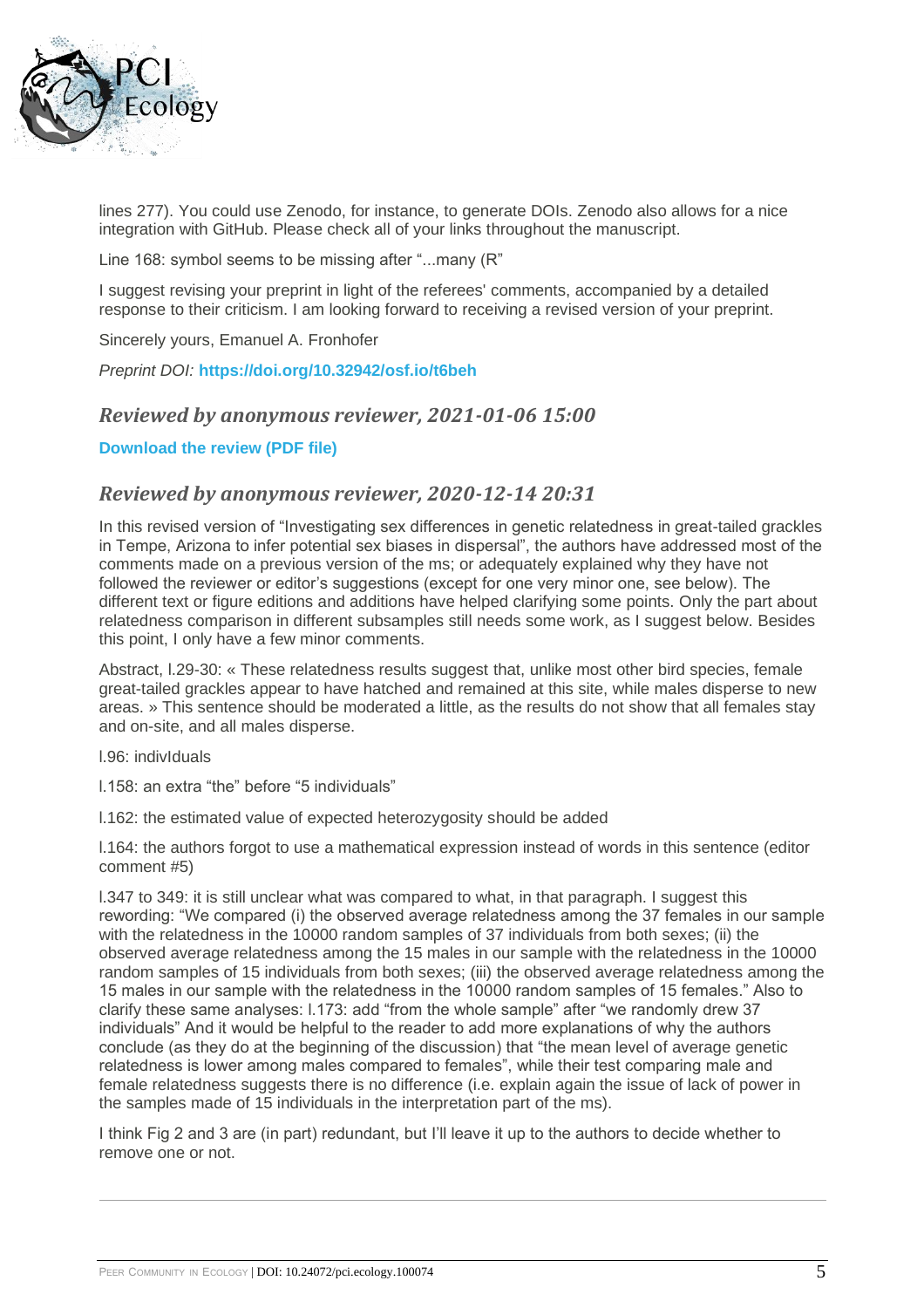

## *Revision round #1*

*2020-10-06*

## *Author's Reply*

### **[Download author's reply \(PDF file\)](https://ecology.peercommunityin.org/download/t_recommendations.reply_pdf.ad42aed968ad227e.526562757474616c315f5365766368696b5f44697370657273616c5f506f73744d616e757363726970742e706466.pdf)**

Dear Emanuel A. Fronhofer,

We are grateful for the helpful comments on our manuscript "Investigating sex differences in genetic relatedness in great-tailed grackles in Tempe, Arizona to infer potential sex biases in dispersal". We have revised our manuscript accordingly. A pdf copy of the revised manuscript can be found at https://ecoevorxiv.org/t6beh . Alternatively for reading on screen we provide an html version at: http://corinalogan.com/Preregistrations/gdispersal\_manuscript.html .

As before, the version-tracked version is in rmarkdown at GitHub: https://github.com/corinalogan/grackles/blob/master/Files/Preregistrations/gdispersal\_manuscript.R md. In case you want to see the history of track changes for these documents at GitHub, click the links and then click the "History" button on the right near the top. From there, you can scroll through our comments on what was changed for each save event and, if you want to see exactly what was changed, click on the text that describes the change and it will show you the text that was replaced (in red) next to the new text (in green).

Our detailed replies to your and the reviewers' comments are in the attached pdf. Please let us know if you need anything else.

Photo credit goes to Corina Logan (CC-BY 4.0).

We look forward to hearing back from you!

With best wishes, Dieter Lukas - on behalf of all authors.

## *Decision round #1*

Dear Mr. Sevchik, Dear Dr. Lukas,

thank you very much for submitting your preprint "Investigating sex differences in genetic relatedness in great-tailed grackles in Tempe, Arizona to infer potential sex biases in dispersal" to PCI Ecology. It is great to see preregistrations leading to preprints.

Two referees have reviewed your work and I agree very much with their points which you will find below. I would like to highlight that both referees have issues with some of the presentation, for example, the end of the abstract. I agree very much and would suggest that you reformulate as suggested. This holds for the entire text.

Both referees feel that there is some need for more biological and behavioural context and some methodological questions are also raised.

The first referee also has some points related to visualization and I find myself in agreement. I suggest replacing Fig. 1 with a 2-panel figure that shows males and females, for example. The figure caption should also include a quantitative and not qualitative statement ("small number of random draws"). Along similar lines of thought, I was wondering whether Fig. 2 could be adapted to actually show what is described in the paragraph above. Finally, for readers who are less familiar with the methods you use. I would suggest explaining why relatedness can be negative.

Minor points: line 15: "were hatched" should be "hatched" lines 136-143: Please correct brackets for references (See also lines 302-305.). line 164: Please use a mathematical expression for this. figures: "Figure X" is always repeated twice. Please correct this.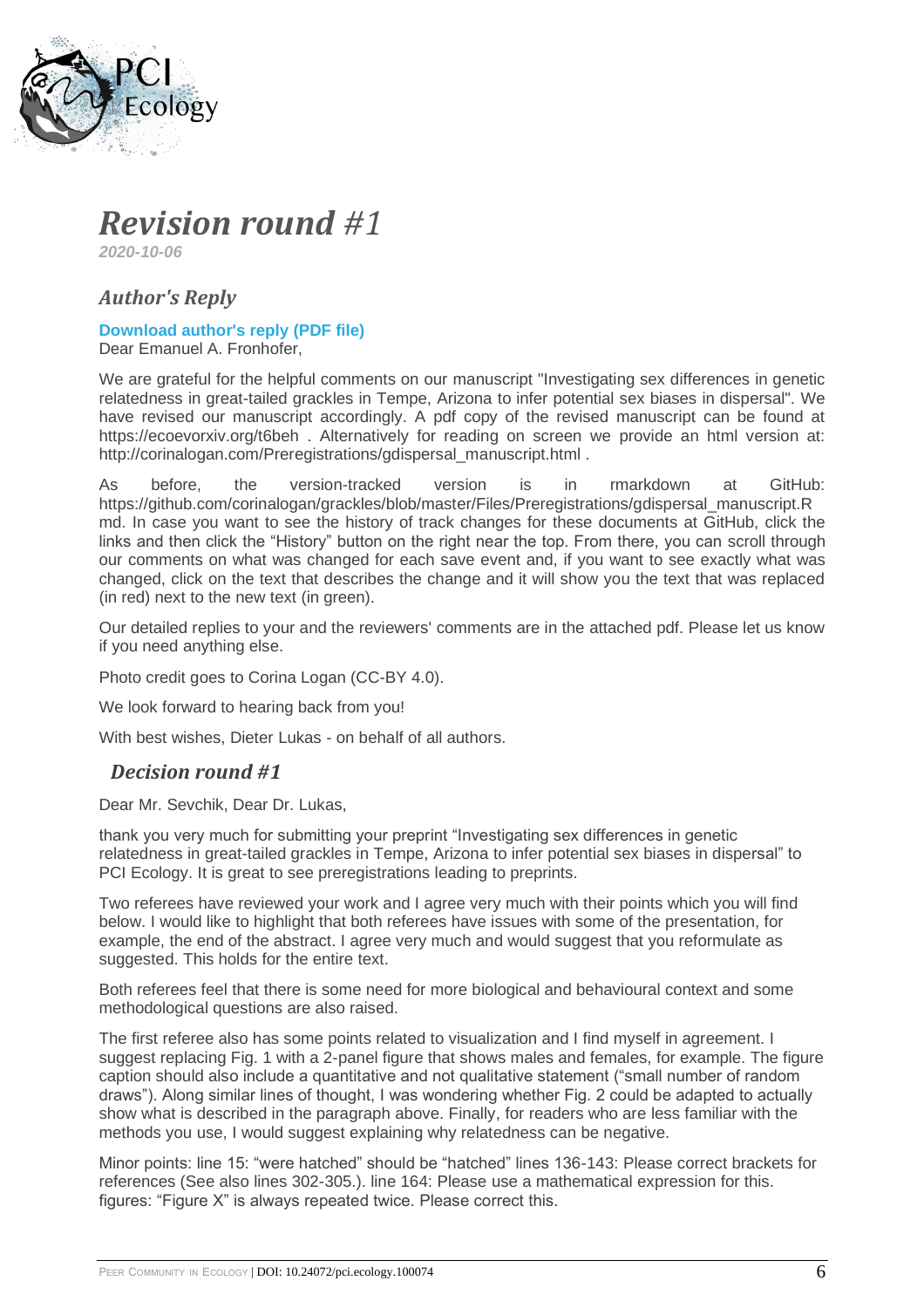

I suggest revising your preprint in light of the referees' comments, accompanied by a detailed response to their criticism. I am looking forward to receiving a revised version of your preprint.

Sincerely yours, Emanuel A. Fronhofer

*Preprint DOI:* **<https://doi.org/10.32942/osf.io/t6beh>**

### *Reviewed by anonymous reviewer, 2020-09-23 08:12*

#### **[Download the review \(PDF file\)](https://ecology.peercommunityin.org/download/t_reviews.review_pdf.865f69aab3a16d2b.5265766965775f5365766368696b5f6574616c2e706466.pdf)**

### *Reviewed by anonymous reviewer, 2020-09-18 17:20*

In this study, Sevchik and collaborators use genetics to investigate sex-biased dispersal at a local spatial scale in great-tailed grackles. Based on ddRadSeq genotypes, they use three sets of analyses to compare among sexes their degree of relatedness, the geographic distances of related individuals, and the patterns of spatial autocorrelation. These analyses allow them to show that contrary to most bird species, dispersal is male-biased in great-tailed grackles. The sample size is limited but the genetic data are substantial. The methods used are faithful to the description made in the pre-registration, which was recommended. Overall the ms is nicely written, and I appreciated that hypotheses and clear predictions were presented. My comments mostly concern sentences or paragraphs which clarity can be improved, as detailed below.

Abstract, last sentence, « Our findings show that reduced resource competition might facilitate female philopatry and that prior knowledge of an area does not appear to be a prerequisite for male great-tailed grackles to establish breeding territories": The beginning of the sentence needs to be reformulated, as this study was not designed to assess the effect of resource competition on dispersal.

Main hypothesis: "Based on the argument that males are expected to be philopatric when they defend resources beneficial to females": In the paragraph describing the species behavior it is suggested that only some males defend territories. So it is surprising for the reader that the formulation of the main hypothesis relies on the idea that males defend resources. It is only when reading the alternative hypotheses that the reader understands that the different hypotheses are based on different aspects of the species behaviour. I suggest slightly reformulating the main hypothesis to make clear that it really means "given that some males defend resources, in which case males are expected to be philopatric and females to disperse to avoid mating with relatives,  $(\ldots)^{n}$ .

Alternative hypothesis 2: "The polygamous mating system of great-tailed grackles, where females might be able to choose among potential males, might reduce a female's risk of mating with their father or brother." This argument is valid only if females can discriminate relatives from non relatives. Has this been demonstrated in this species?

l.108: IN the methods below.

l.119-124: It is currently difficult to distinguish the parameters from Thrasher et al. 2018 and those specific to the study presented in this ms, because of missing brackets and long sentences with semi-columns. Some rewording would help.

Results, l.159-164: It would be informative to add an estimate of the total size of the population, if it is know. That would allow to assess how representative the genetic sample is.

Results, l.161-164: How was the probability of identity of siblings estimated? (And heterozygosity compared to expected in a population with random mating? – Do the authors simply mean HW equilibrium, here (but they would have forgotten other conditions of HW equilibrium))? This piece of information is missing from the method section.